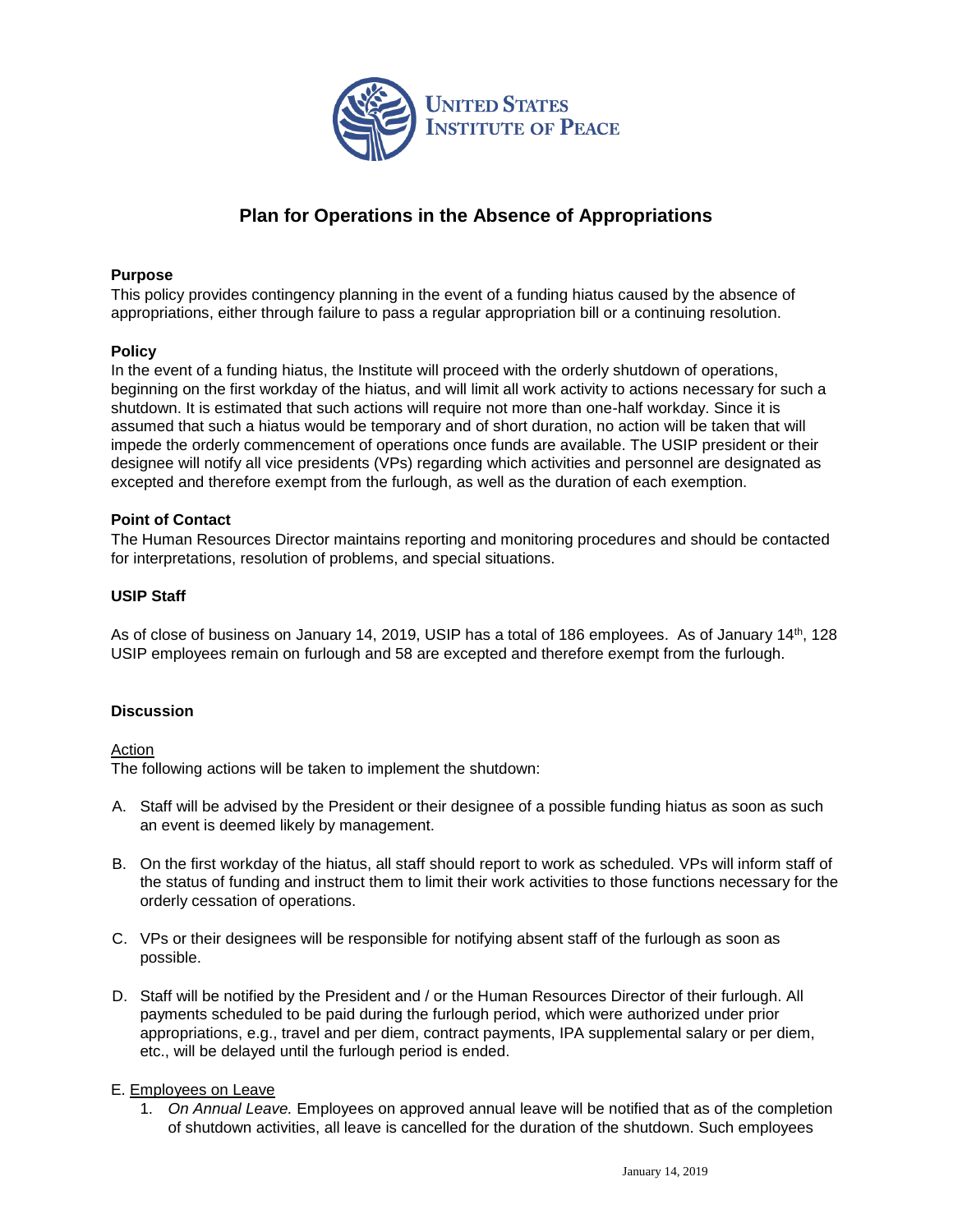

will be furloughed for the full hiatus period and, when funds are restored, either returned to duty or placed on annual leave, as appropriate. VPs must make every effort to reschedule the annual leave cancelled due to a shutdown for use before the end of the current leave year, especially if such leave may be subject to forfeiture at the beginning of the subsequent leave year.

- 2. *On Family Medical Leave*. Employees who are on approved Leave Without Pay (LWOP) under the Family and Medical Leave Act (FMLA) on days that coincide with the period of furlough will continue to be charged LWOP. Consistent with law and regulations, the LWOP taken under the FMLA is part of the 16-week entitlement. However, an employee who was scheduled during the furlough to take paid leave under the FMLA (i.e., an employee chooses to substitute annual leave or sick leave, as appropriate, for unpaid leave under the FMLA) must be placed on furlough instead. Since the paid leave was canceled, the period of absence may not be used to reduce the 16-week entitlement to FMLA leave.
- 3. *On Continuation of Paid Leave*. Employees who are receiving Continuation of Pay (COP) due to job-related injuries will be maintained on COP status during periods of furlough.
- 4. *On Advanced Sick or Annual Leave*. No advanced sick or annual leave is authorized for use during a funding hiatus. Upon a lapse of appropriations, such leave must be cancelled and the employee furloughed.
- F. Employees on Travel. Regular employees on travel status, including those on travel in connection with training or details funded by the Institute, should be contacted by their VP and told that they will be furloughed as of the completion of the shutdown and should return to Washington, D.C., immediately. These employees will be paid the appropriate per diem for travel to return to their permanent duty stations.
- G. Staff on Details. Staff on non-reimbursable details to other agencies must be notified of the exact date and time at which they are to be furloughed, i.e., at the commencement of the shutdown, and instructed to notify the appropriate officials of the agency to which detailed of their furlough status.
- H. Contractor Services. A shutdown affects persons serving the Institute under contract agreements. Institute contractors will be notified if they are conducting excepted tasks, and if so, may be called to work during the shutdown. Contractors should reach out to the Director of Grants and Contracts Administration to obtain guidance and clarification on expectations of performance in the event of a shutdown. Any such communication should be documented.
- I. Official files will be secured as they would be if the agency were to be closed for a long weekend. Staff should ensure that official papers for which they are responsible are secured.
- J. Administrative processing of the payroll for the pay period will continue as necessary to insure that employees are paid on time for all work prior to the closedown. Employees are required to record hours worked and time off on all timesheets for the current pay period through the duration of the shutdown. Timesheets should be submitted as per the regular schedule (by close of business the second Thursday of the pay period) to their supervisor for review and approval. Employees should use the "other" code for hours not worked during the furlough. Supervisors should approve all timesheets as per the regular schedule (by 10am on the second Friday of the pay period).
- K. Responses to telephone inquiries to the Institute will be limited to explaining the funding hiatus.
- L. The Director of Security will be responsible for notifying all appropriate Federal and non-Federal partners of the Institute shutdown to ensure coordination and continuity of security services.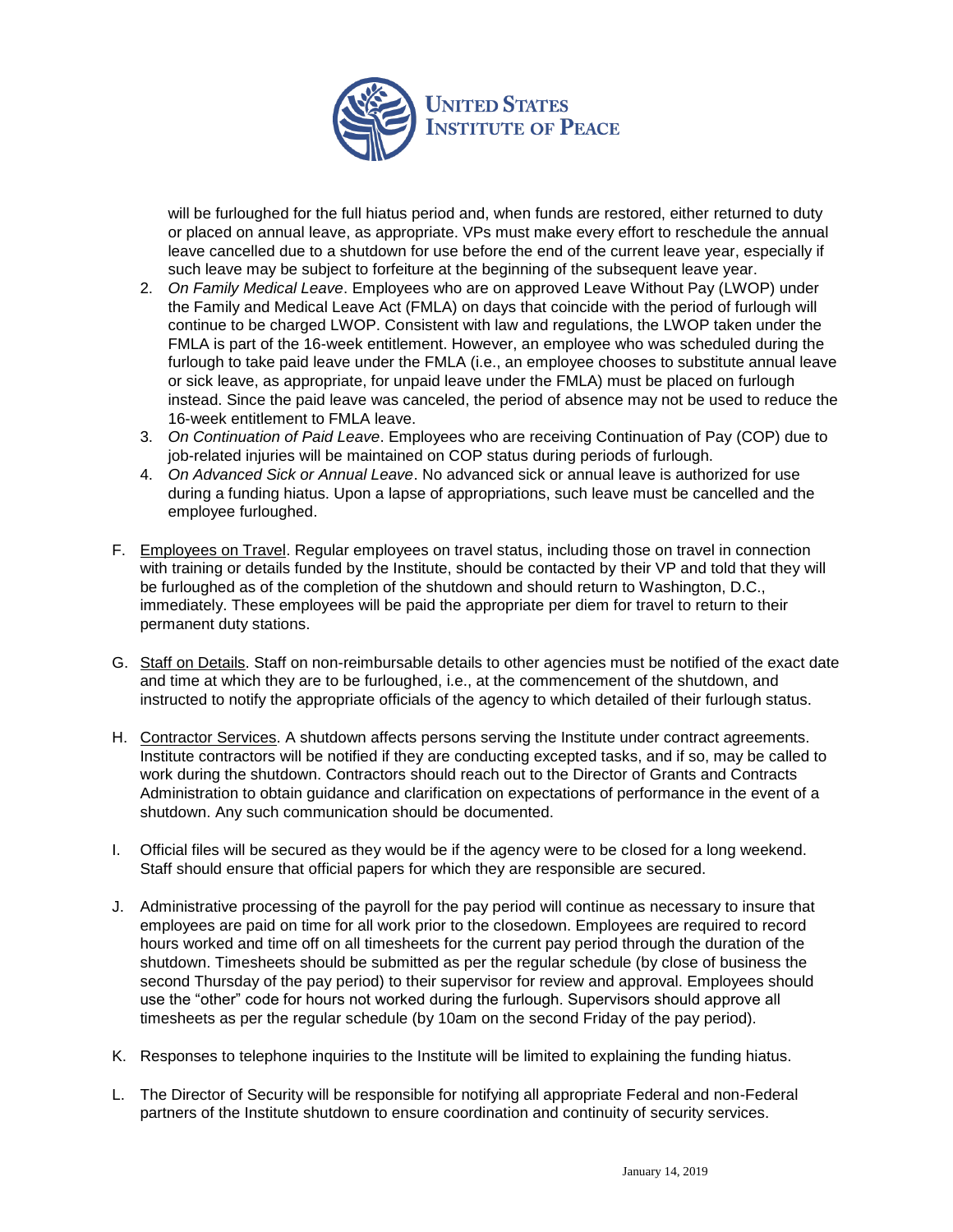

- M. Directors are responsible for notifying all contract vendors scheduled to execute the terms of a contract during the anticipated hiatus period of the lapse of appropriations, with assurances that the contracted services will be rescheduled or resumed when funds are restored. Expenses incurred by reason of necessary cancellations will also be paid when funds are restored. Unpaid payment for work performed prior to the hiatus may be delayed.
- N. It is expected that the agency closedown will be completed by mid-day of the first workday of the hiatus. VPs will take such actions to ensure orderly accomplishment of this goal. Offices that will require additional time to implement the closedown will notify the Human Resources director immediately as it becomes apparent.
- O. The Institute will provide operating status information as it becomes available, but it is the staff member's responsibility to stay informed about the status of agency funding during the hiatus. Staff are expected to report to work as scheduled on the first workday after the enactment of an appropriation or continuing resolution that makes funds available to the Institute.

## Employee Benefits

The following actions will be taken to implement the shutdown:

- A. Unemployment Compensation Benefits. Furloughed employees are not eligible for unemployment compensation benefits for any week in which salary exceeds the maximum unemployment compensation payable. Employees who wish to apply for unemployment compensation should file a claim with the District of Columbia Unemployment Compensation Board during the first week in which salary does not exceed the maximum unemployment compensation benefit. The first week in which a claim is filed is considered a waiting period and no unemployment compensation will be paid for that week. Unemployment compensation payments will commence at the beginning of the week after the one in which an eligible claim is filed. The information and employment certification necessary to file unemployment compensation claims will be furnished to all furloughed employees by the Human Resources Team as an attachment to the notice of furlough.
- B. Health Benefits Costs. All employees enrolled for coverage under the Institute's Health Benefits Program will pay the employee's share of the premium cost for the elected coverage for each pay period during which enrolled, whether in a pay or non-pay status. Therefore, enrolled employees will incur indebtedness to the Institute equal to the amount of the employee contribution for health benefits for each pay period in which no deductions are made. Once returned to a pay status, the delinquent amount will be automatically deducted from the bi-weekly gross pay, in addition to other authorized deductions, until the indebtedness is liquidated. Employees may cancel their health benefits enrollment anytime, thereby avoiding a debt accumulation beyond the pay period after the one in which the cancellation request is received in Human Resources. Reenrollment following the furlough period will not be permitted, however, until the employee is again eligible due to the occurrence of a qualifying event, including open enrollment season.
- C. Leave Accrual. For leave accrual purposes, the effect of the furlough period for covered employees will be as described below:
	- 1. *Full-Time Employees.* Under current leave regulations, employees who are in non-pay status for 1-5 days of the pay period will accrue half of their regular sick or annual leave accruals. Employees who are on pay status for 6-10 days of the pay period will not accrue leave during that pay period.